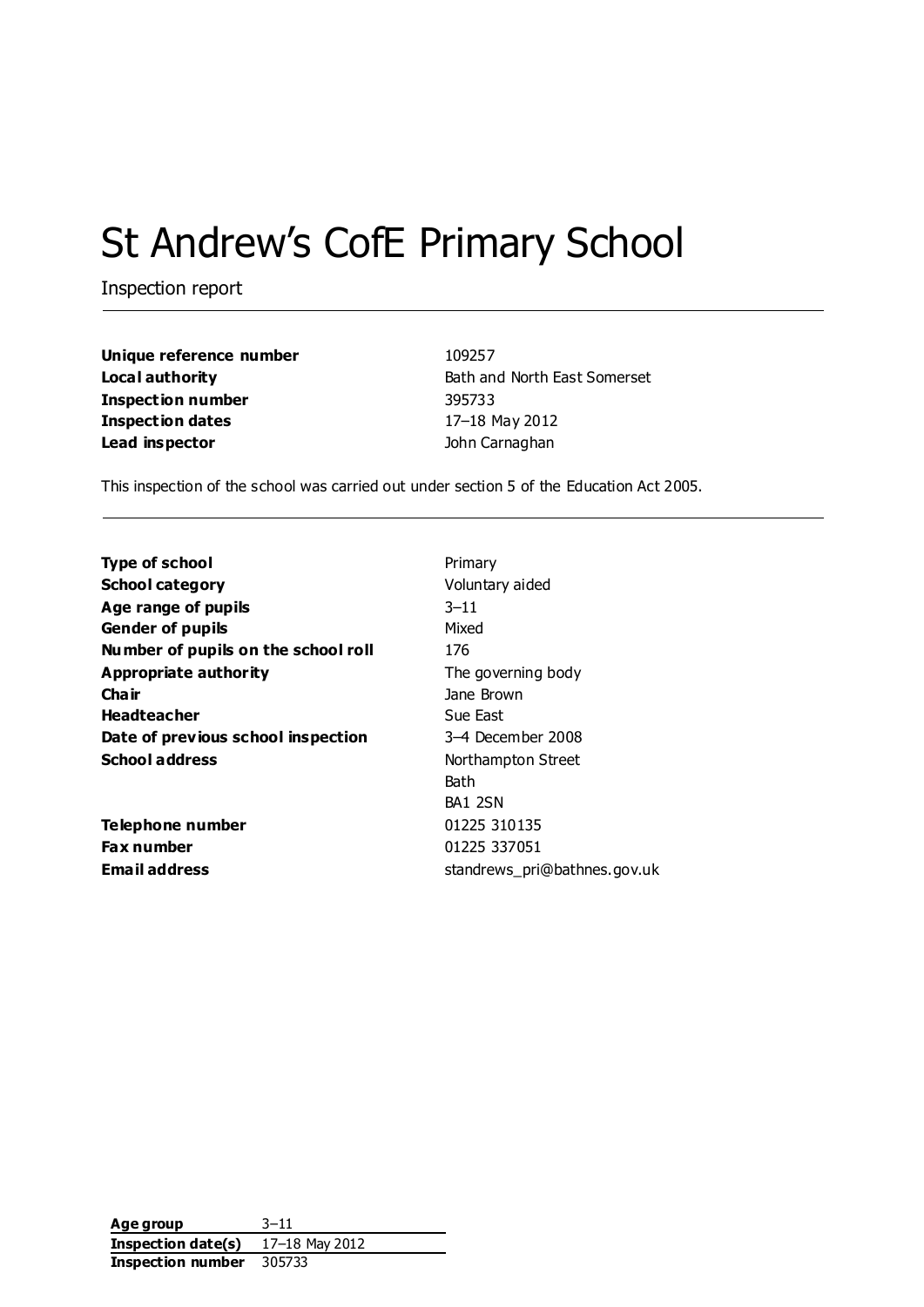

You can use Parent View to give Ofsted your opinion on your child's school. Ofsted will use the information parents and carers provide when deciding which schools to inspect and when.

You can also use Parent View to find out what other parents and carers think about schools in England. You can visit www.parentview.ofsted.gov.uk, or look for the link on the main Ofsted website: www.ofsted.gov.uk

The Office for Standards in Education, Children's Services and Skills (Ofsted) regulates and inspects to achieve excellence in the care of children and young people, and in education and skills for learners of all ages. It regulates and inspects childcare and children's social care, and inspects the Children and Family Court Advisory Support Service (Cafcass), schools, colleges, initial teacher training, work-based learning and skills training, adult and community learning, and education and training in prisons and other secure establishments. It assesses council children's services, and inspects services for looked after children, safeguarding and child protection.

Further copies of this report are obtainable from the school. Under the Education Act 2005, the school must provide a copy of this report free of charge to certain categories of people. A charge not exceeding the full cost of reproduction may be made for any other copies supplied.

If you would like a copy of this document in a different format, such as large print or Braille, please telephone 0300 123 4234, or email enquiries@ofsted.gov.uk.

You may copy all or parts of this document for non-commercial educational purposes, as long as you give details of the source and date of publication and do not alter the information in any way.

To receive regular email alerts about new publications, including survey reports and school inspection reports, please visit our website and go to 'Subscribe'.

Piccadilly Gate Store St **Manchester** M1 2WD

T: 0300 123 4234 Textphone: 0161 618 8524 E: enquiries@ofsted.gov.uk W: www.ofsted.gov.uk



© Crown copyright 2012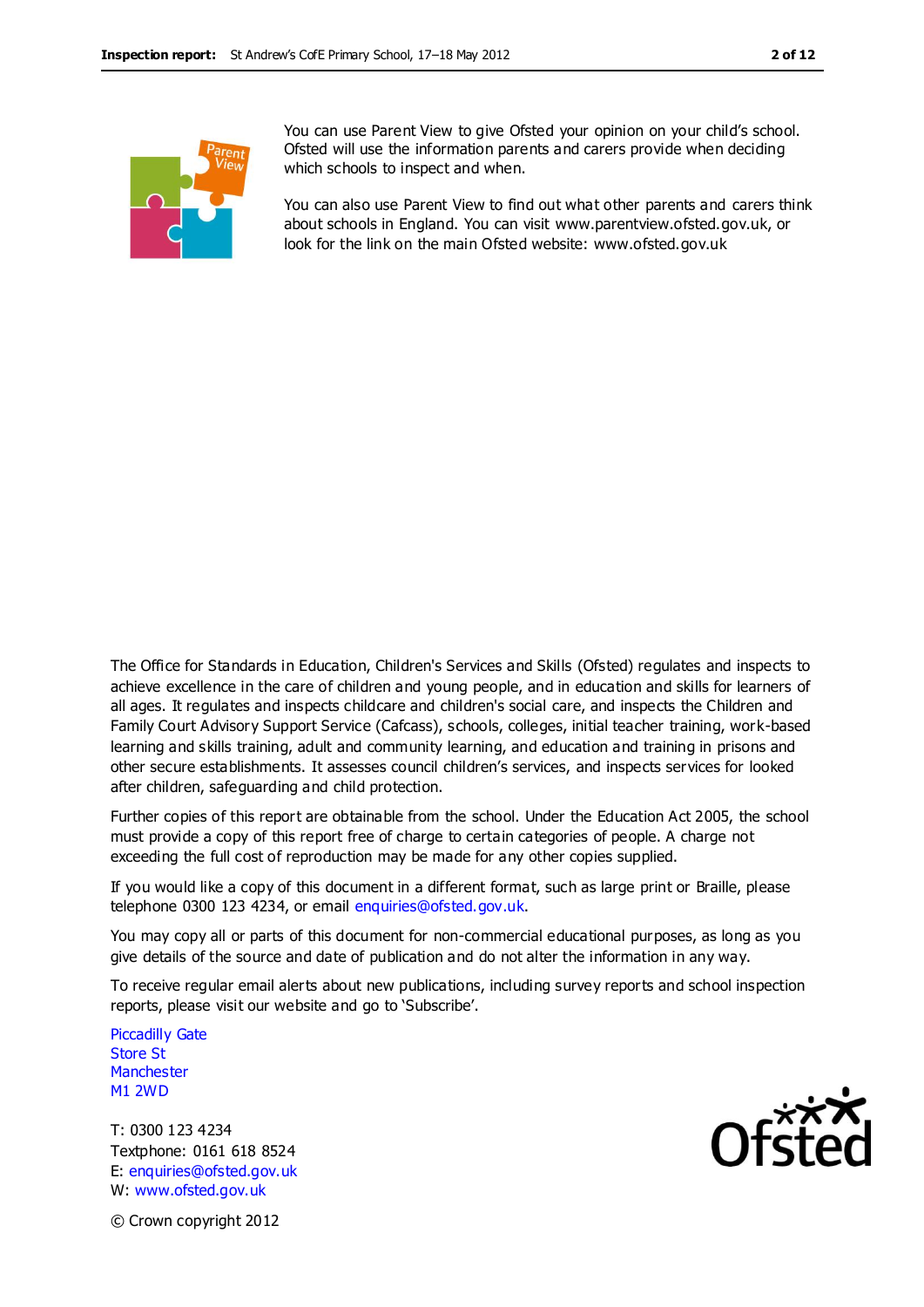# **Introduction**

Inspection team

John Carnaghan **Additional** inspector

Julie Quarrell **Additional inspector** 

This inspection was carried out at two days' notice. Inspectors saw twelve lessons over six hours taught by nine teachers. Meetings were held with staff, pupils and members of the governing body. Inspectors took account of the responses to the online questionnaire (Parent View) in planning the inspection, observed the school's work, and looked at its policies, plans, documents and assessment data as well as questionnaires from staff, pupils and 60 parents and carers.

# **Information about the school**

St Andrew's CofE Primary is a smaller than average-sized school. The proportion of pupils known to be eligible for free school meals is above average. The proportion of pupils from minority ethnic groups is about twice the national average; these pupils are from a wide variety of ethnic groups. About a third of pupils speak English as an additional language. The proportion of pupils supported by school action plus or with a statement of special educational needs is above average. The proportion of pupils joining or leaving the school throughout the year is higher than average. In 2011, the school did not meet the government's floor standards, which set the minimum expectations for pupils' attainment and progress.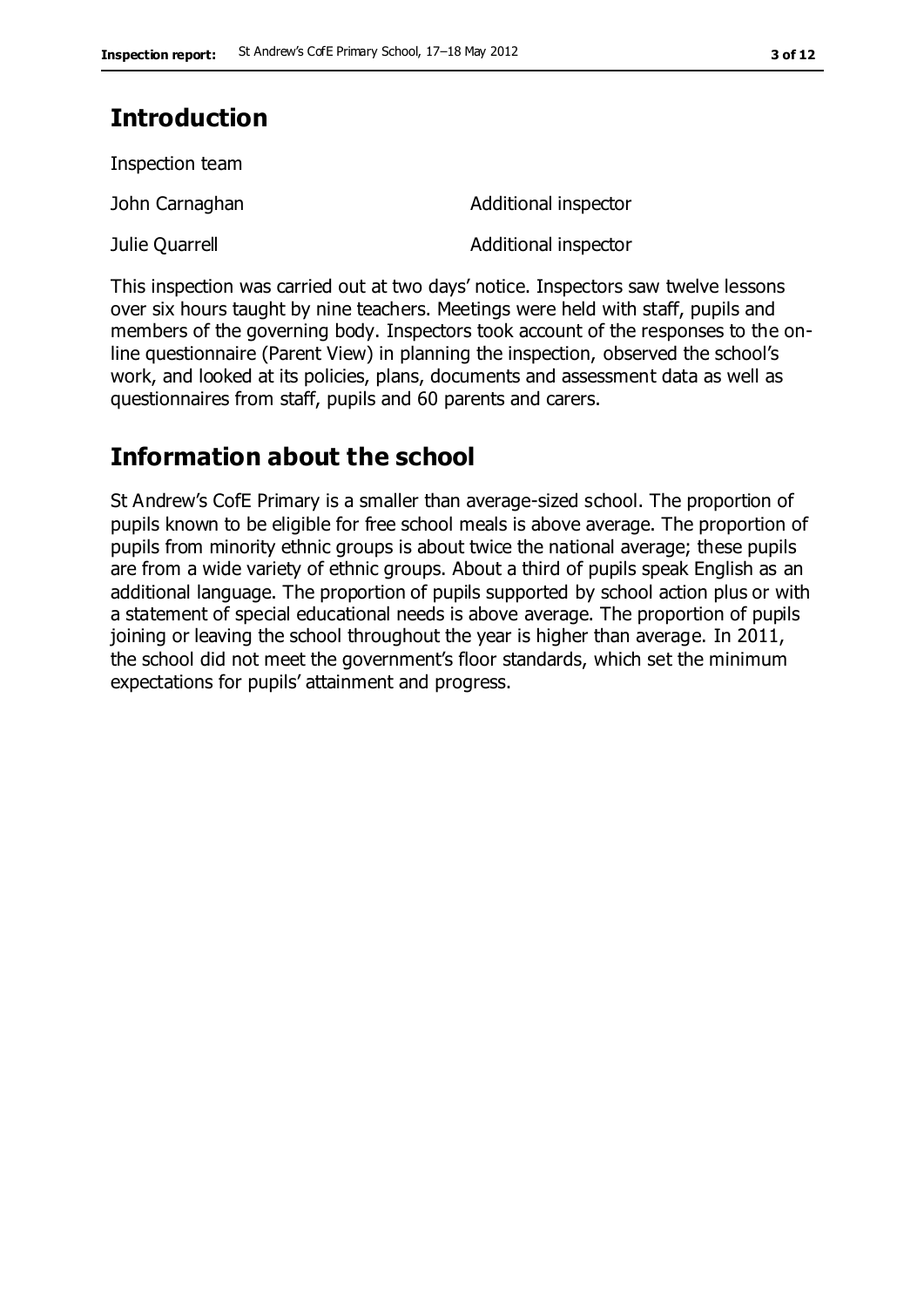# **Inspection judgements**

| <b>Overall effectiveness</b>          |   |
|---------------------------------------|---|
| <b>Achievement of pupils</b>          | З |
| <b>Quality of teaching</b>            | 3 |
| <b>Behaviour and safety of pupils</b> | 3 |
| <b>Leadership and management</b>      | 3 |

# **Key findings**

- This is a satisfactory school. Over the past year, the school has made progress in several key areas and achievement has improved as a result. It is not yet good because teaching is not always challenging enough to ensure that all pupils make good progress, and some leadership activities, including monitoring and evaluation, have lacked rigour. Schools whose overall effectiveness is judged satisfactory may receive a monitoring visit by an Ofsted inspector before their next section 5 inspection.
- By the end of Key Stage 2, pupils' attainment is usually average and their achievement is satisfactory. Following a drop in standards last year, an increasingly rigorous approach to learning has lifted attainment sharply this year. Strongly inclusive teaching means there are minimal variations in the progress of different groups of pupils, although the lack of challenge in some lessons limits the progress they make.
- Pupils enjoy lessons. Teachers have secure subject knowledge and often plan lively activities that capture pupils' imagination. Classroom relationships are highly positive so learning proceeds unimpeded by interruptions. In the best lessons, perceptive questioning, analytical marking and effectively used targets keep pupils well informed of how to improve. However, not all lessons are sufficiently fast paced or challenging enough.
- **Most pupils behave well. Relationships are very good and pupils have** enthusiastic attitudes to learning. Bullying of all kinds is most unusual and pupils say they feel safe in school. The school manages this and other infringements of its behaviour policy effectively. Attendance is slowly improving due to the school's efforts and is now average.
- Leaders and managers acted with speed and good judgement to reverse a potential decline in achievement in 2011. The management of teaching and performance have helped progress to improve and attainment over time is rising. However, some monitoring lacks organisation and rigour. The curriculum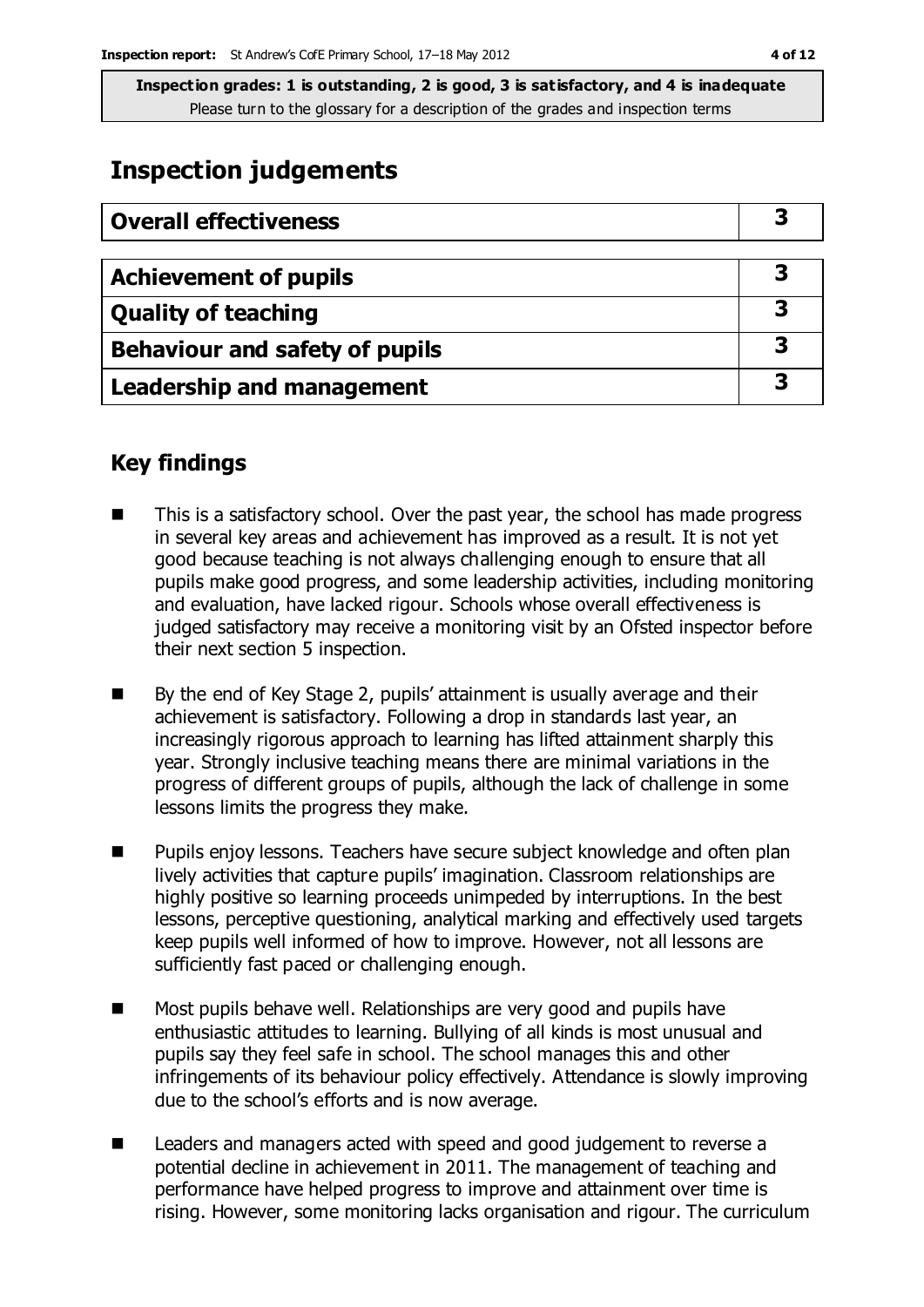provides exciting and memorable experiences for pupils and numerous activities benefit pupils' spiritual, moral, social and cultural development.

# **What does the school need to do to improve further?**

- By summer 2013, raise pupils' achievement by:
	- ensuring that all lessons provide good pace and consistent challenge for all groups of pupils
	- building on the school's good efforts to continue the reduction in pupils' absence.
- By September 2012, improve the school's systems of leadership and management and, in particular, the systems for monitoring and evaluating the school's work, so that there is a more consistently rigorous focus on promoting pupils' progress and achievement.

# **Main report**

### **Achievement of pupils**

Pupils enter the school with skills and abilities that are on average below expectations for their age. There is a very high turnover of pupils and the attainment of many is affected by their previous experiences, their short stays at the school and the difficult personal issues faced by some. Attainment fell after the previous inspection as the nature of the school's intake changed. Improvements in teaching and the use of assessment to identify and provide additional help for pupils facing barriers to learning have had a positive impact on attainment recently. In Year 6, attainment has risen sharply and is now close to the national average; the school is well placed to meet the government floor standard in 2012. The school has also increased the emphasis placed on developing pupils' reading skills through a number of initiatives, and attainment in reading has also risen and is now broadly average at the end of both Key Stages 1 and 2.

Children make a satisfactory start in the Early Years Foundation Stage; their progress is similar to typical expectations but they make good progress in their personal and social development. Attainment at the end of Reception is average and children are well equipped to move on to the next stage of learning. In Years 1 to 6, progress is satisfactory. Recent improvements to lessons have had a positive impact that is beginning to accelerate progress over time. The school is highly inclusive and tailors teaching to individual pupils' needs. Interventions are monitored so that all groups of pupils, including those who speak English as an additional language, together with disabled pupils and those with special educational needs, make similar rates of progress. Given their starting points, the achievement of all groups of pupils is satisfactory. Parents and carers feel that their children make good progress.

Pupils are keen to learn and enjoy working together. They make their best progress when they are given challenging work that interests them. An excellent English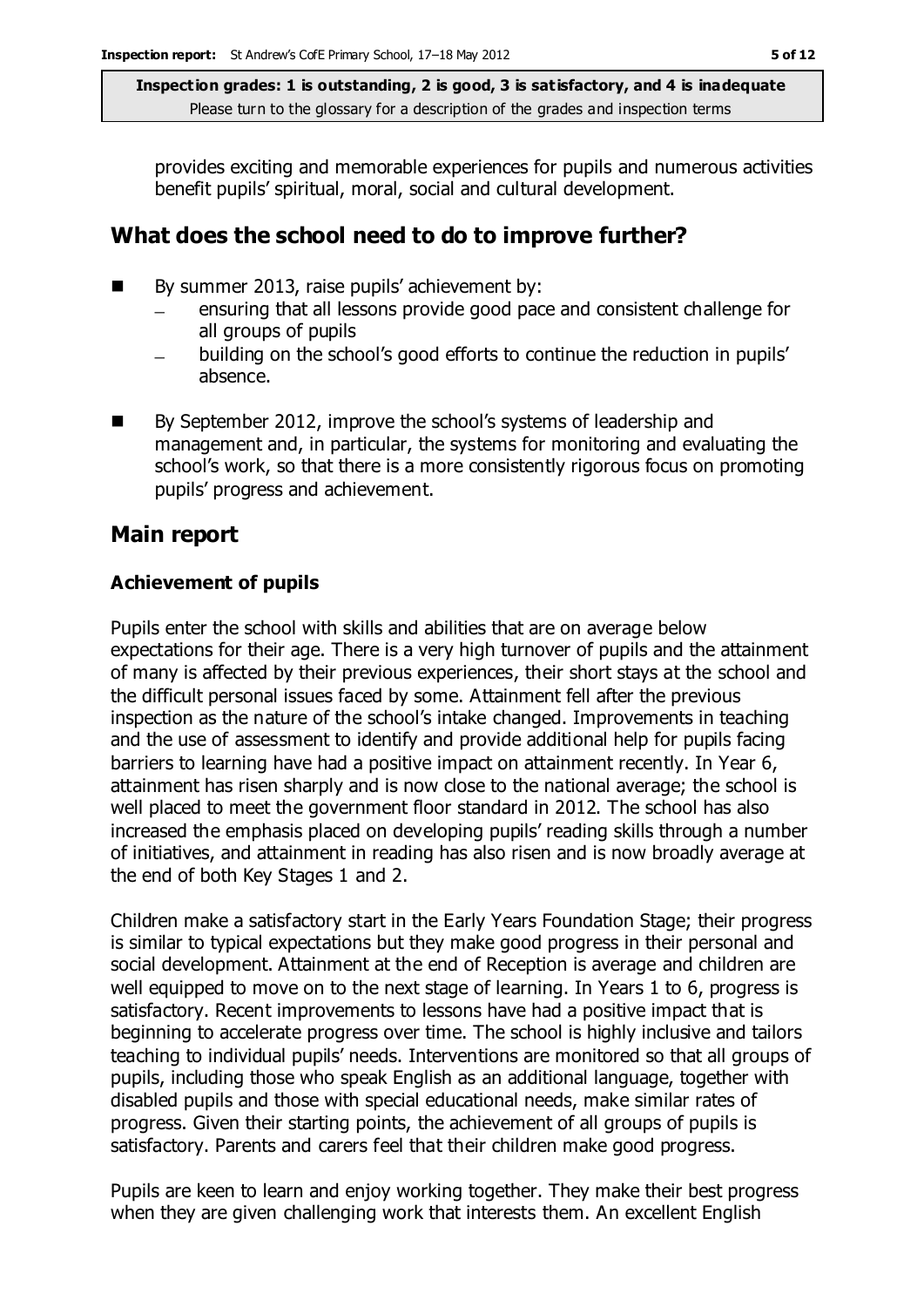lesson in Key Stage 1 typified the school's upturn in progress. It developed writing skills by promoting pupils' enjoyment of the story of 'The hare and the tortoise'. The teacher's enthusiasm and skilful use of mime as she told the story reinforced pupils' recollection and appreciation of the fable, and inspired them to write sentences independently, making outstanding progress.

#### **Quality of teaching**

Teaching is satisfactory. There have been significant improvements to teaching this year. However, it is too early for the full impact of developments to be evident in pupils' progress over time. Parents and carers feel that their children are well taught and supported.

Most lessons are typified by constructive relationships between adults and pupils, and between the pupils themselves. Good behaviour in lessons means there are few interruptions to the flow of learning. Lessons are often carefully planned to offer varied, interesting experiences, with brief and focused activities used to maintain pupils' concentration. The teaching of disabled pupils and those with special educational needs is satisfactory, building on the good relationships fostered by all staff. Teachers have good subject knowledge and inspire confidence. The teaching of reading using phonics (letters and the sounds they make) is good; teachers keep up a brisk pace in these sessions, varying their approach to develop new understanding of sounds and letters, and to reinforce and consolidate what has been already covered. A good lesson for Year 5 and 6 pupils included some of the typical strengths of teaching in the school; it was carefully planned to engage pupils' interest in the forthcoming Olympic torch relay in Bath, using this as a context for imaginative writing in a journalistic style. Success criteria were established collaboratively with pupils and key words aided pupils as they successfully tackled their writing tasks. Most lessons promote pupils' social development well through the regular use of learning partners and collaborative working.

In the most effective lessons, teachers question pupils carefully to monitor learning. Regular assessment provides further checks; results are carefully evaluated to identify where improvements are required. This often triggers additional help for pupils in danger of falling behind, and these interventions are carefully monitored. Pupils often receive perceptive advice through marking. They also have targets that are frequently referred to in lessons and provide clarity about how they can improve their work. Since the last inspection, staff in the Early Years Foundation Stage have started to use assessment and tracking information more constructively to improve their teaching practice.

Despite these improvements, some inconsistencies in teaching remain. Teaching is less effective when teachers do not provide work that is challenging enough for all groups of pupils. Occasionally, the pace of learning slows when teachers spend too long on individual tasks or do not set deadlines for pupils to work to. As a result, in such lessons, pupils do not make as much progress as they should.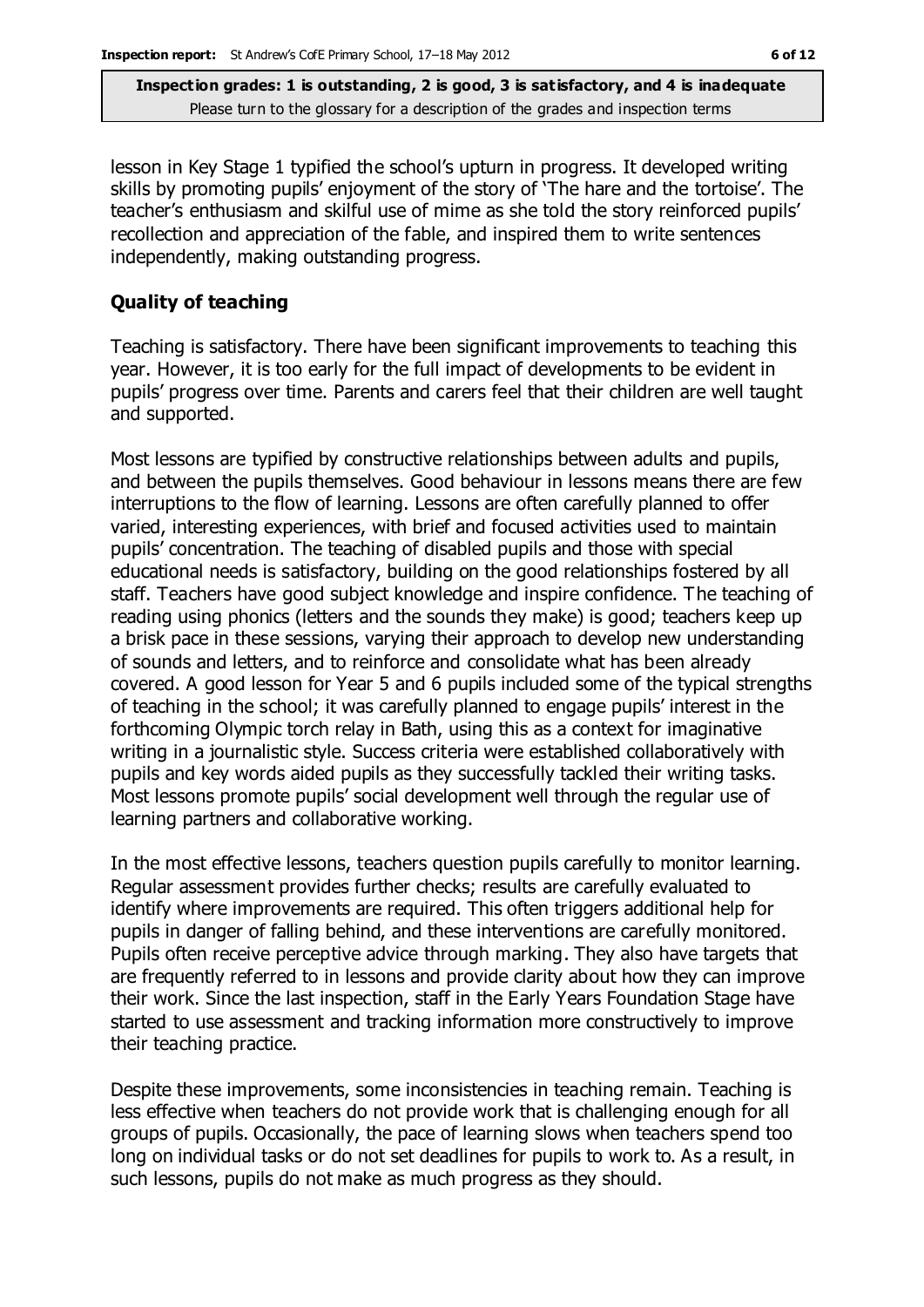#### **Behaviour and safety of pupils**

Behaviour in lessons is typically good. Pupils respect their teachers, and are usually courteous to staff and towards one another, and this gives classrooms a calm, positive ethos. The school has clear behaviour policies that are generally effective and contribute to a lack of disruption. Space is tight on the playgrounds but supervision is good and pupils behave well. Bullying of any kind is unusual. Pupils report that racist bullying is unknown; they correctly comment that the school treats the rare instances of bullying most seriously and deals with them thoroughly. Pupils have a secure awareness of the different types of bullying, including cyber-bullying and prejudice-based harassment. Parents, carers and pupils have very few concerns over bullying or behaviour. Inspectors found the school to be a safe environment, and the vast majority of parents and carers are in full agreement.

Attendance has long been a concern of the school, and it has put rigorous procedures in place to check up on and reduce absence. Rewards are used to encourage pupils and outside agencies to support and challenge parents and carers. The very high turnover of pupils and the large proportion of families who have connections abroad make it difficult to ensure that all pupils attend as much as they should, and this has a negative impact on their progress. However, attendance over time is on an upward trajectory and is now close to the national average.

#### **Leadership and management**

Leaders, managers and the governing body have taken a concerted approach to improvements, reacting swiftly to a fall in achievement in 2011. In partnership with the local authority and others, the school's performance and its management have been regularly reviewed and actions taken to address the most important concerns. The quality of teaching was, correctly, a major priority. Monitoring was stepped up, and, in the case of that carried out by outside agencies, was rigorous. However, that carried out by the school has been less systematic and not always sufficiently focused. Training opportunities for teachers have been identified and acted upon. These initiatives have improved aspects of teaching and learning, and pupils' progress has taken a sharp upturn as a result.

Senior leaders share with all staff an inclusive vision for the school, and determination to provide good care and raise attainment. Close attention is paid to each pupil's pastoral needs. Staff promote equality of opportunity and tackle discrimination well. In the face of an increasingly high proportion of pupils joining and leaving throughout the year, pupils' progress is starting to improve. The school has fully addressed issues raised in the previous inspection and essential systems are in place demonstrating its capacity for continuing improvement.

The curriculum is good because it provides a wealth of interesting experiences. The school utilises partnerships effectively. For example, it uses members of the governing body and local community to provide a 'reading army' who come into school to promote reading skills. An innovative collaboration with a local theatre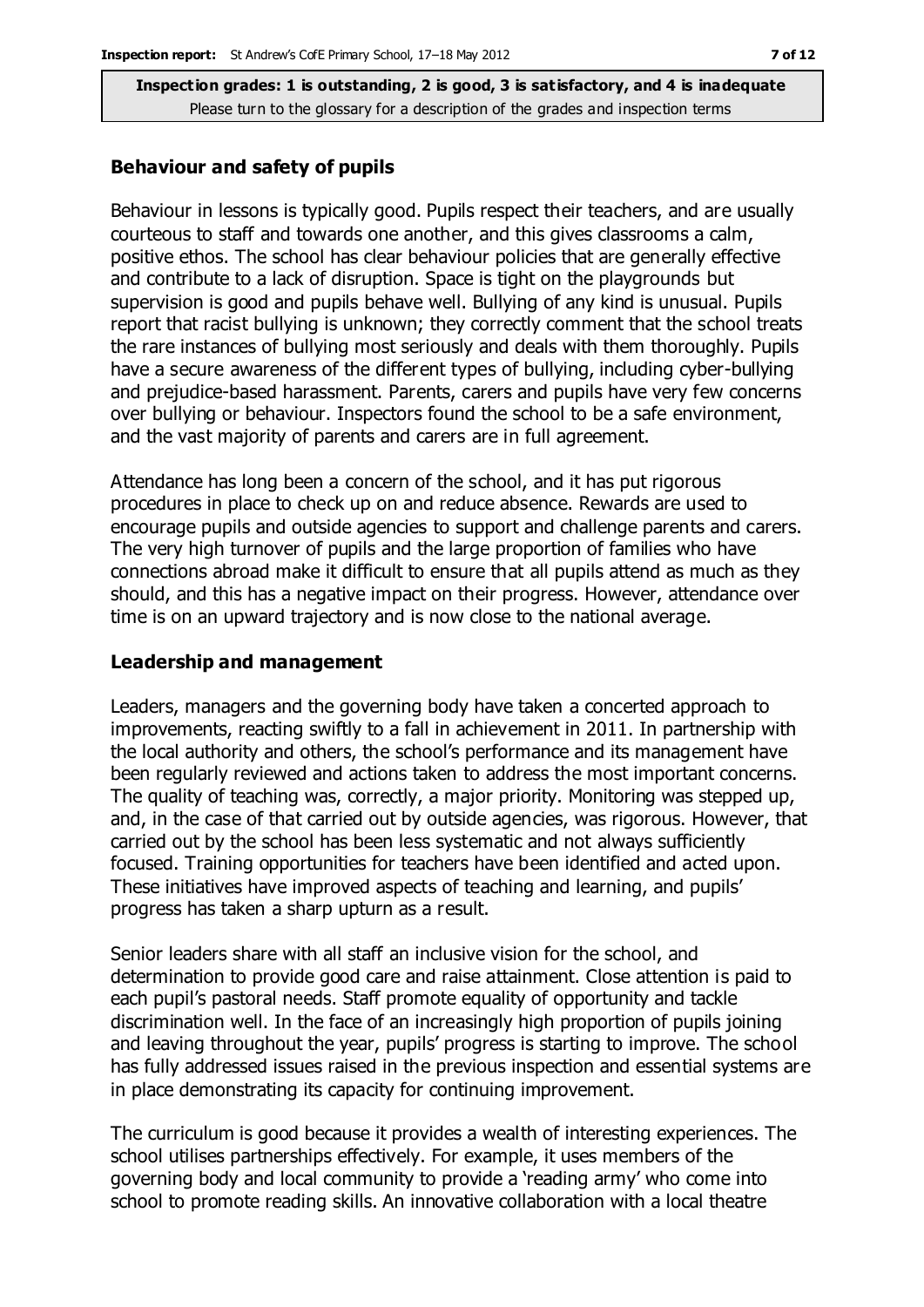provides a unique seven-week programme of experiences for Year 4 pupils encompassing the whole curriculum, working in the theatre and around the city. There are good opportunities for pupils to develop their spiritual, moral, social and cultural understanding. They enjoy assemblies, where their singing is vibrant and enthusiastic. Pupils show tolerance and are understanding of their peers. One pupil remarked of a friend: 'I think he's doing well. He's had some problems in the past, but is really trying to be better behaved.'

The governing body recently has become more focused on achievement and uses its understanding of assessment information to challenge the school critically. It has good systems to ensure pupils' safety. Staff are well trained in areas relevant to pupils' care and safety; systems are in place to identify those at risk. The school meets safeguarding requirements.

Other partnerships also support improvements; a link with an outstanding local school has helped drive the school improvement programme and a number of sports partnerships enhance the curriculum. The school works with commitment to engage with parents and carers. Most parents and carers hold favourable views of the school and would recommend it to others. One typical comment made was, 'I think St Andrew's is a wonderful school that provides a safe, nurturing and warm learning environment'.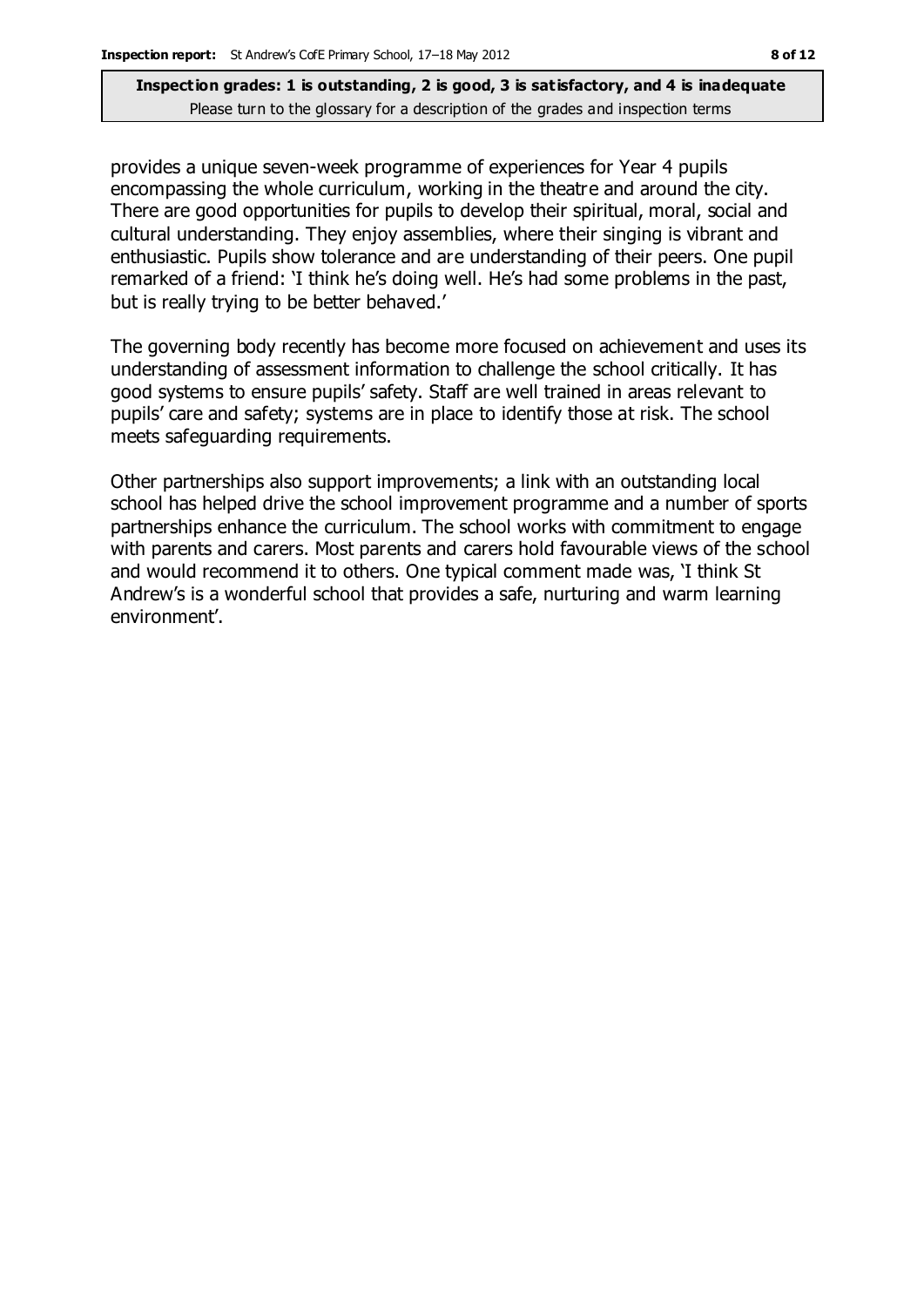# **Glossary**

# **What inspection judgements mean**

| Grade   | <b>Judgement</b> | <b>Description</b>                                                                                                                                                                                                               |
|---------|------------------|----------------------------------------------------------------------------------------------------------------------------------------------------------------------------------------------------------------------------------|
| Grade 1 | Outstanding      | These features are highly effective. An outstanding<br>school provides exceptionally well for all its pupils' needs.                                                                                                             |
| Grade 2 | Good             | These are very positive features of a school. A school<br>that is good is serving its pupils well.                                                                                                                               |
| Grade 3 | Satisfactory     | These features are of reasonable quality. A satisfactory<br>school is providing adequately for its pupils.                                                                                                                       |
| Grade 4 | Inadequate       | These features are not of an acceptable standard. An<br>inadequate school needs to make significant<br>improvement in order to meet the needs of its pupils.<br>Ofsted inspectors will make further visits until it<br>improves. |

# **Overall effectiveness of schools**

|                         | Overall effectiveness judgement (percentage of schools) |      |                     |                   |
|-------------------------|---------------------------------------------------------|------|---------------------|-------------------|
| <b>Type of school</b>   | <b>Outstanding</b>                                      | Good | <b>Satisfactory</b> | <b>Inadequate</b> |
| Nursery schools         | 46                                                      | 46   |                     |                   |
| Primary schools         |                                                         | 47   | 40                  |                   |
| Secondary<br>schools    | 14                                                      | 38   | 40                  |                   |
| Special schools         | 28                                                      | 48   | 20                  |                   |
| Pupil referral<br>units | 15                                                      | 50   | 29                  |                   |
| All schools             |                                                         | 46   | 38                  |                   |

New school inspection arrangements have been introduced from 1 January 2012. This means that inspectors make judgements that were not made previously.

The data in the table above are for the period 1 September 2010 to 31 August 2011 and represent judgements that were made under the school inspection arrangements that were introduced on 1 September 2009. These data are consistent with the latest published official statistics about maintained school inspection outcomes (see www.ofsted.gov.uk).

The sample of schools inspected during 2010/11 was not representative of all schools nationally, as weaker schools are inspected more frequently than good or outstanding schools.

Primary schools include primary academy converters. Secondary schools include secondary academy converters, sponsor-led academies and city technology colleges. Special schools include special academy converters and non-maintained special schools.

Percentages are rounded and do not always add exactly to 100.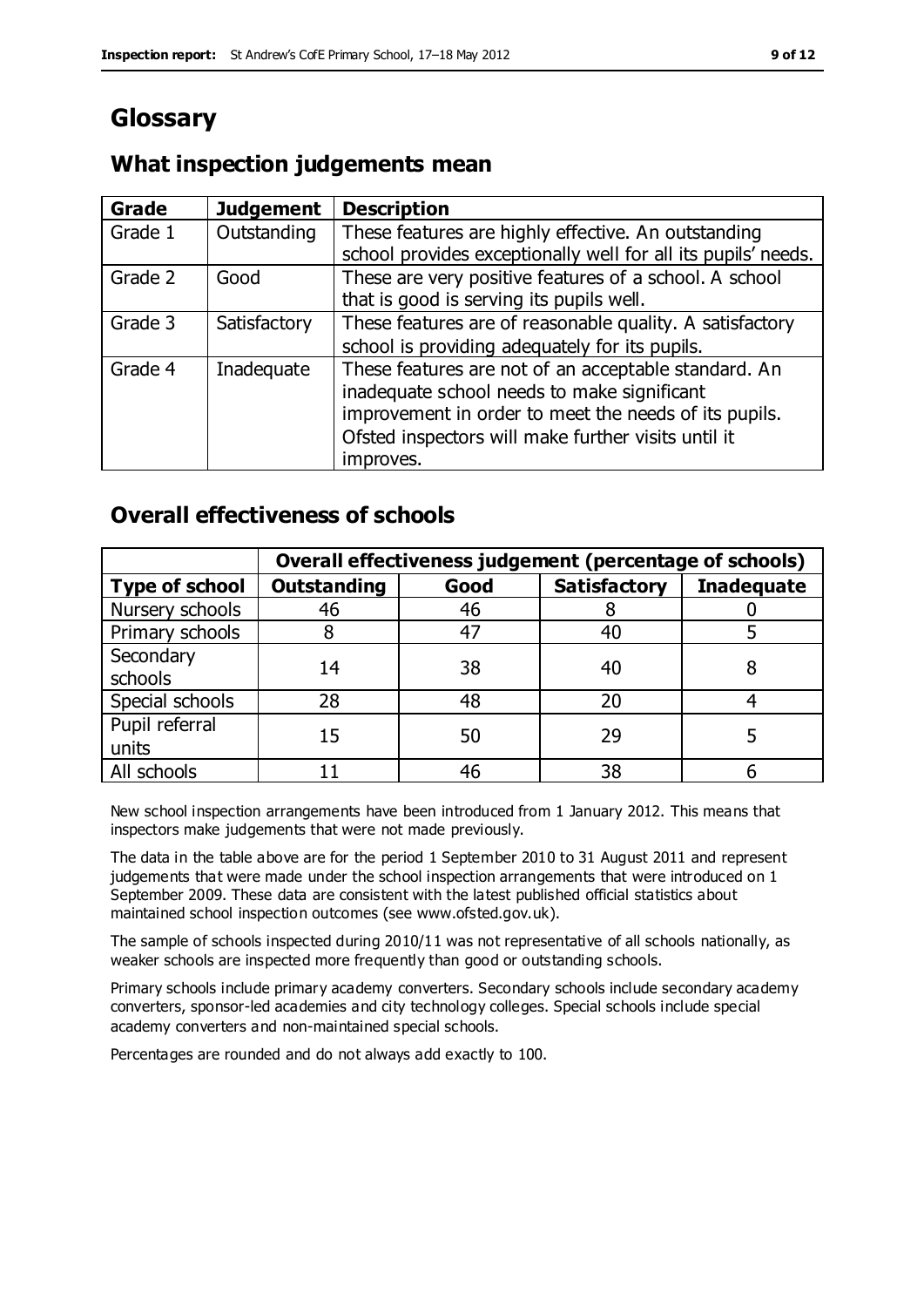# **Common terminology used by inspectors**

| Achievement:                  | the progress and success of a pupil in their<br>learning and development taking account of their<br>attainment.                                                                                                        |
|-------------------------------|------------------------------------------------------------------------------------------------------------------------------------------------------------------------------------------------------------------------|
| Attainment:                   | the standard of the pupils' work shown by test and<br>examination results and in lessons.                                                                                                                              |
| Attendance                    | the regular attendance of pupils at school and in<br>lessons, taking into account the school's efforts to<br>encourage good attendance.                                                                                |
| Behaviour                     | how well pupils behave in lessons, with emphasis<br>on their attitude to learning. Pupils' punctuality to<br>lessons and their conduct around the school.                                                              |
| Capacity to improve:          | the proven ability of the school to continue<br>improving based on its self-evaluation and what<br>the school has accomplished so far and on the<br>quality of its systems to maintain improvement.                    |
| Leadership and management:    | the contribution of all the staff with responsibilities,<br>not just the governors and headteacher, to<br>identifying priorities, directing and motivating staff<br>and running the school.                            |
| Learning:                     | how well pupils acquire knowledge, develop their<br>understanding, learn and practise skills and are<br>developing their competence as learners.                                                                       |
| <b>Overall effectiveness:</b> | inspectors form a judgement on a school's overall<br>effectiveness based on the findings from their<br>inspection of the school.                                                                                       |
| Progress:                     | the rate at which pupils are learning in lessons and<br>over longer periods of time. It is often measured<br>by comparing the pupils' attainment at the end of a<br>key stage with their attainment when they started. |
| Safety                        | how safe pupils are in school, including in lessons;<br>and their understanding of risks. Pupils' freedom<br>from bullying and harassment. How well the school<br>promotes safety, for example e-learning.             |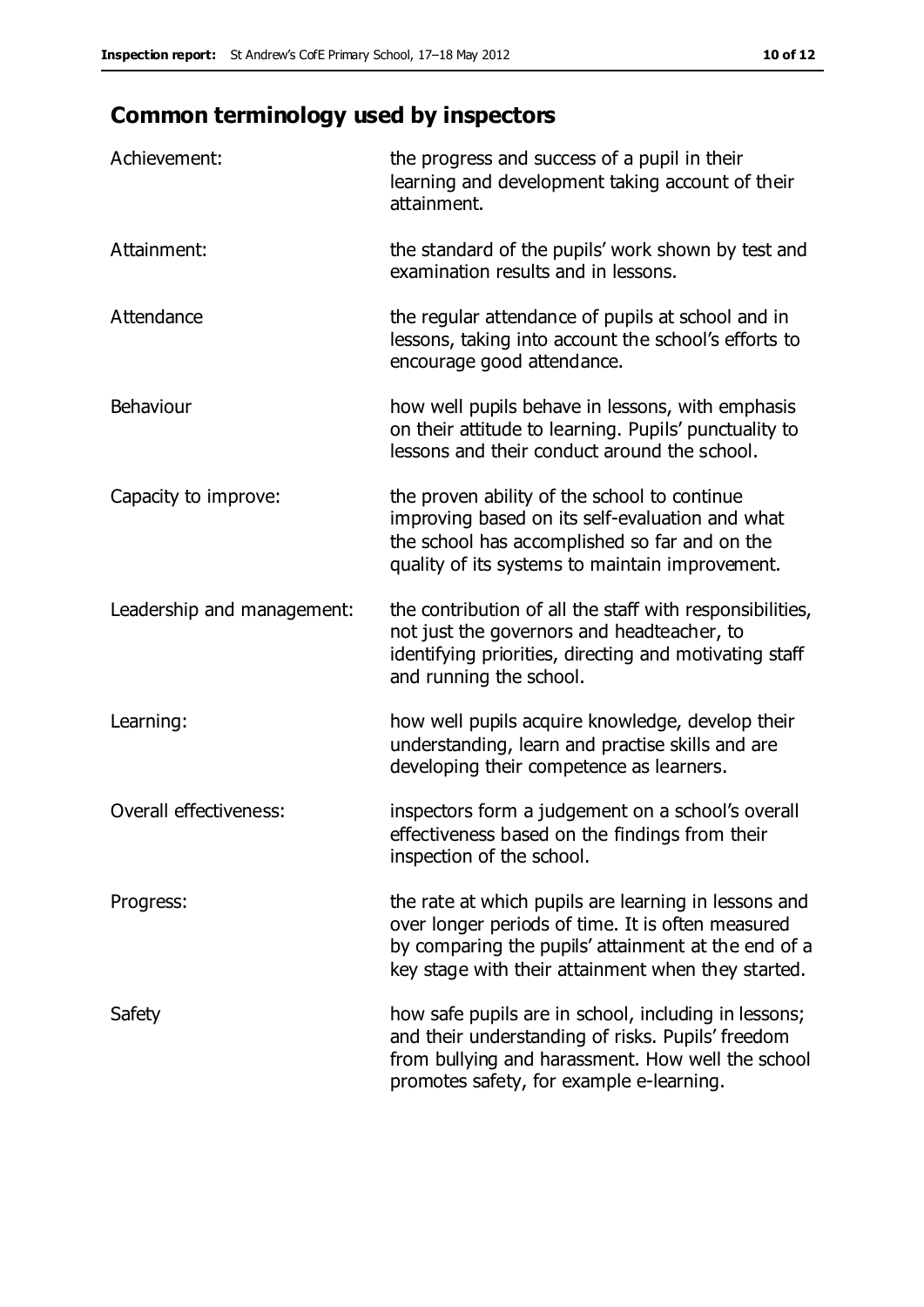#### **This letter is provided for the school, parents and carers to share with their children. It describes Ofsted's main findings from the inspection of their school.**



19 May 2012

Dear Pupils

### **Inspection of St Andrew's CofE Primary School, Bath, BA1 2SN**

Many thanks for making the inspectors so welcome when we recently visited your school. We enjoyed meeting you and thank you for your help with the inspection. We were pleased to hear that you are happy at school, and agree that the school cares for you well and keeps you safe

St Andrew's provides a satisfactory education. You make satisfactory progress and your attainment is similar to that of other pupils in the country. Your learning is improving because teaching, while satisfactory, is getting better, and the mixture of subjects and topics you follow (the curriculum) is good. Your behaviour is satisfactory and we were pleased to see how well you get on with your teachers. The headteacher, leaders and managers are working well to improve the school. Developments such as more effective teaching are beginning to boost your progress.

I have asked the school to make these improvements.

- Raise your achievement by making sure all lessons run at a good pace and are challenging enough for each of you, and by continuing to work on improving attendance.
- Ensure school leaders and managers check up on your learning and achievement more thoroughly.

All of you can help by not being absent from school unless it is absolutely necessary. Once again, thank you for all your help.

Yours sincerely

John Carnaghan Lead inspector